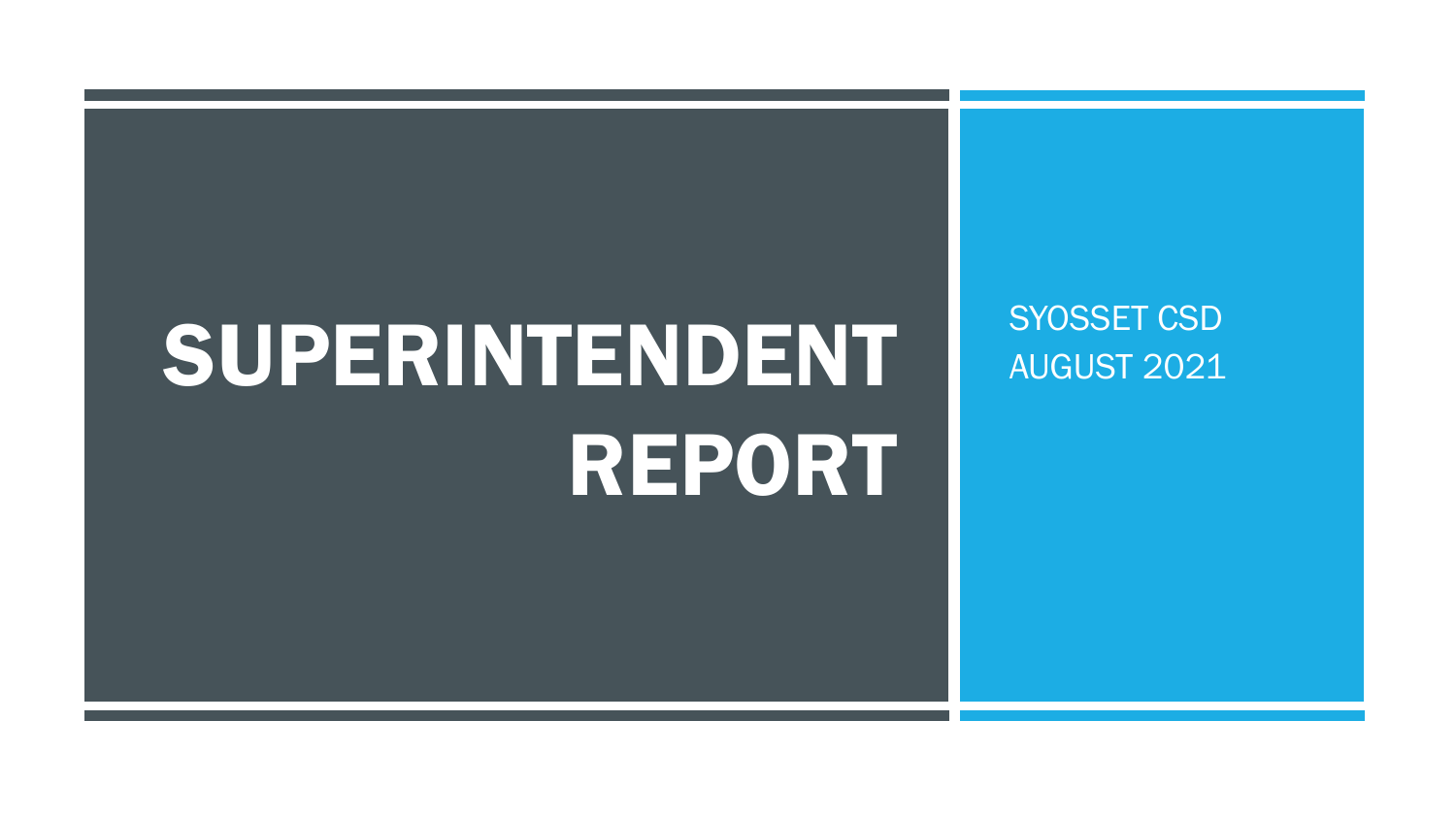### **OVERVIEW**

- **Universal Pre-K Grant Program Status**
- **Reopening Protocols**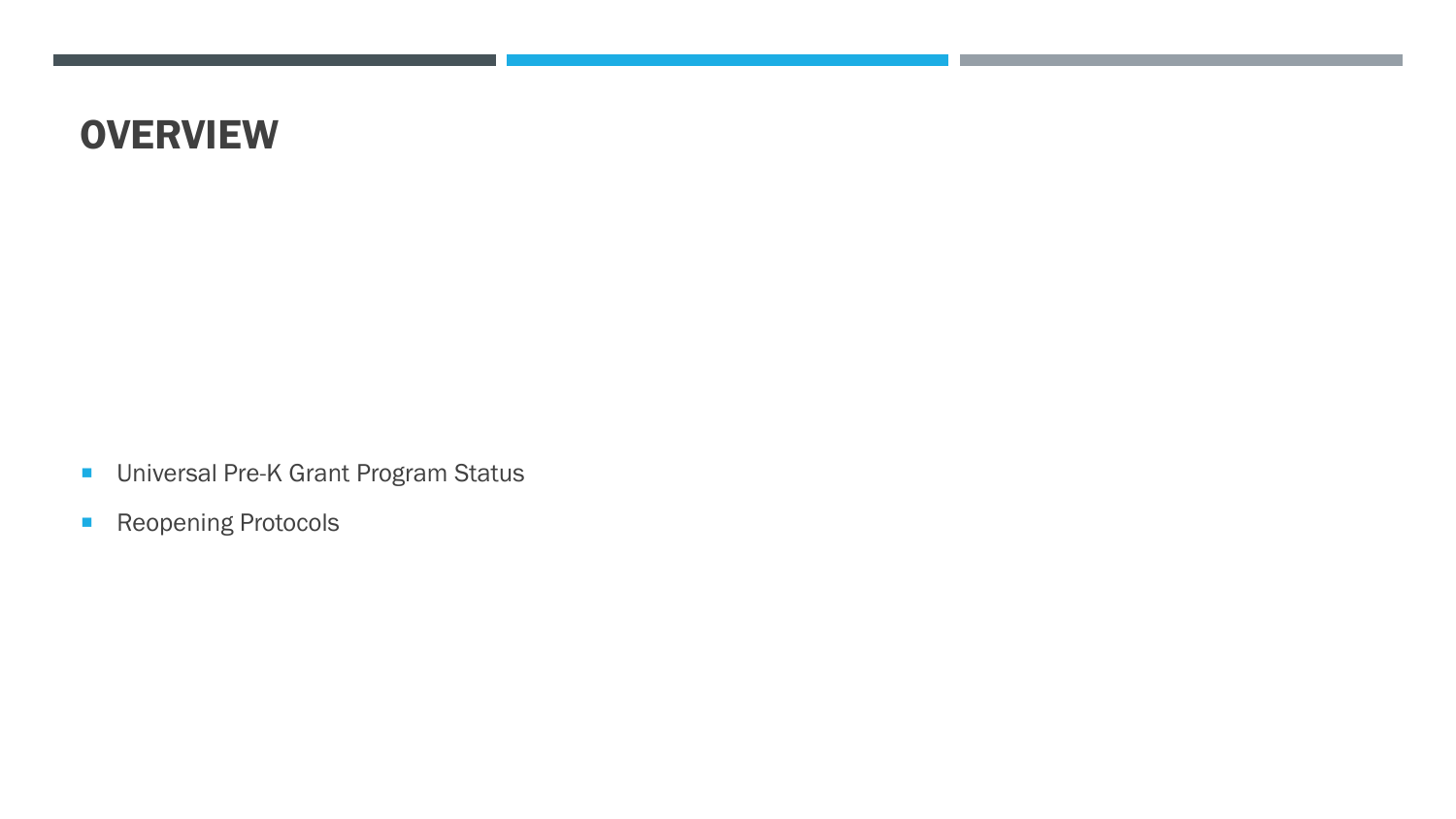## "UNIVERSAL" PRE-KINDERGARTEN GRANT

#### Background

- State budget included an allocation for Universal Pre-K of \$642,600
- \$5,400 per student for 119 Full-Day 4-year-old students
	- Federal funds to NYS available for two years; after that NYS is expected to fund
	- **Program must be Full-Day (minimum of 5 hours for 180 days)**
	- In year 1, Districts can do a 90-day program (mid-year start for ½ allocation)
	- **Participation would be by lottery if interest exceeded slots**

#### **Status**

- Request for Proposals (RFP) Issued
	- **2** viable proposals received, recommend BOE tentatively award.
	- **Negotiating contracts for up to 60 seats.**
	- **Reopening RFP process to try to identify additional** providers for remaining seats.
	- **Information for parents about how to apply to be in the** lottery forthcoming shortly.
- No space available for in-District program.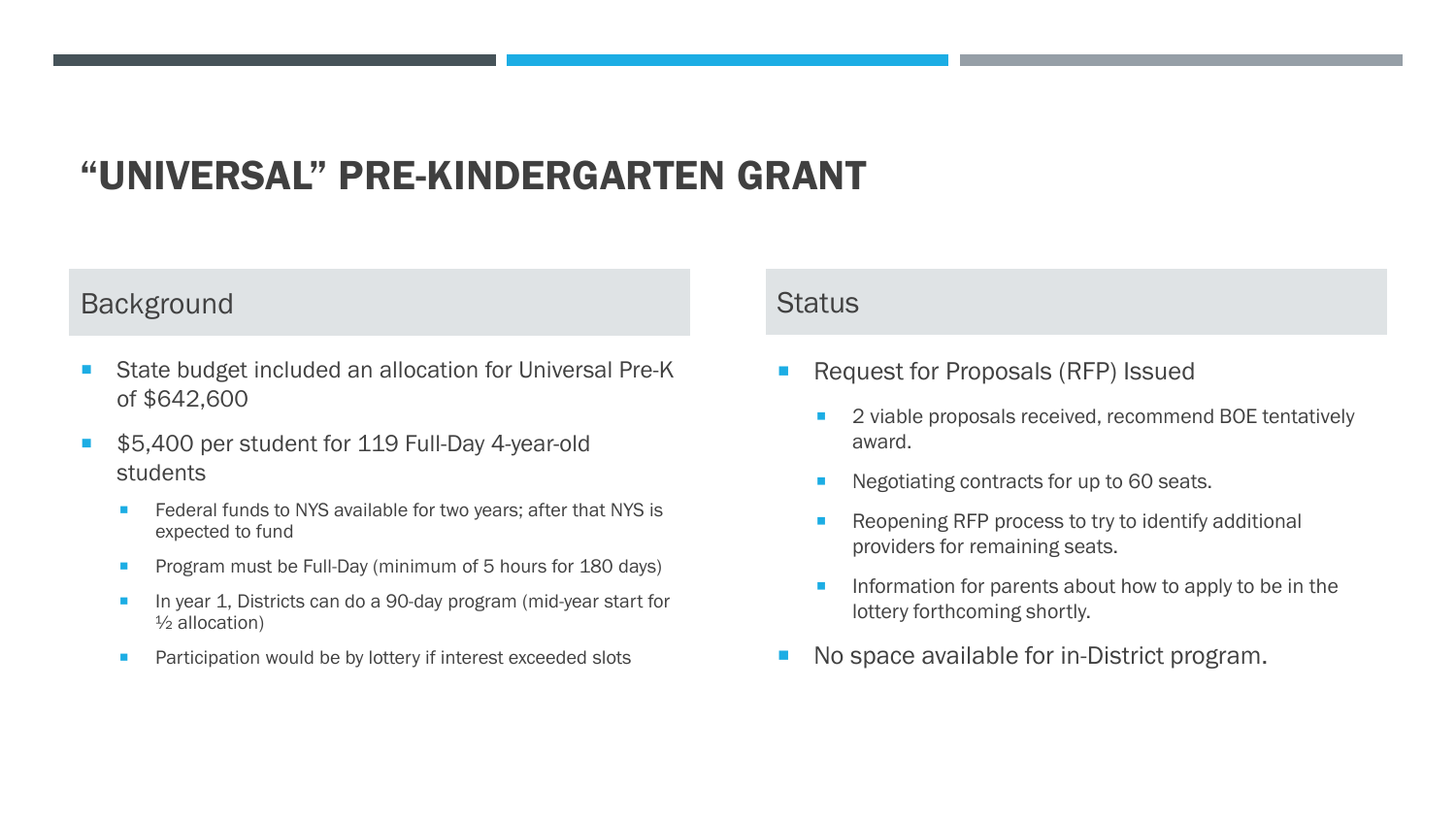## REOPENING PLANS

FALL 2021

*I* 

 $+$  810

20180<sup>750</sup><br>5940 8850 2180<sup>150</sup>

 $\frac{1}{2}$ 

150

2810

970

 $2560$ 

 $+250$ 

 $270$ 

3175 2500

3100

 $\circledcirc$ 

 $\overline{Q}$ 

 $\odot$ 

1250

 $-$ 1125  $250$ 

 $\circledS$ 

 $2750, 120$ 

*"15* ,•, <sup>J</sup> ~

' I

 $\widetilde{\circ}$ 

 $OLO_L$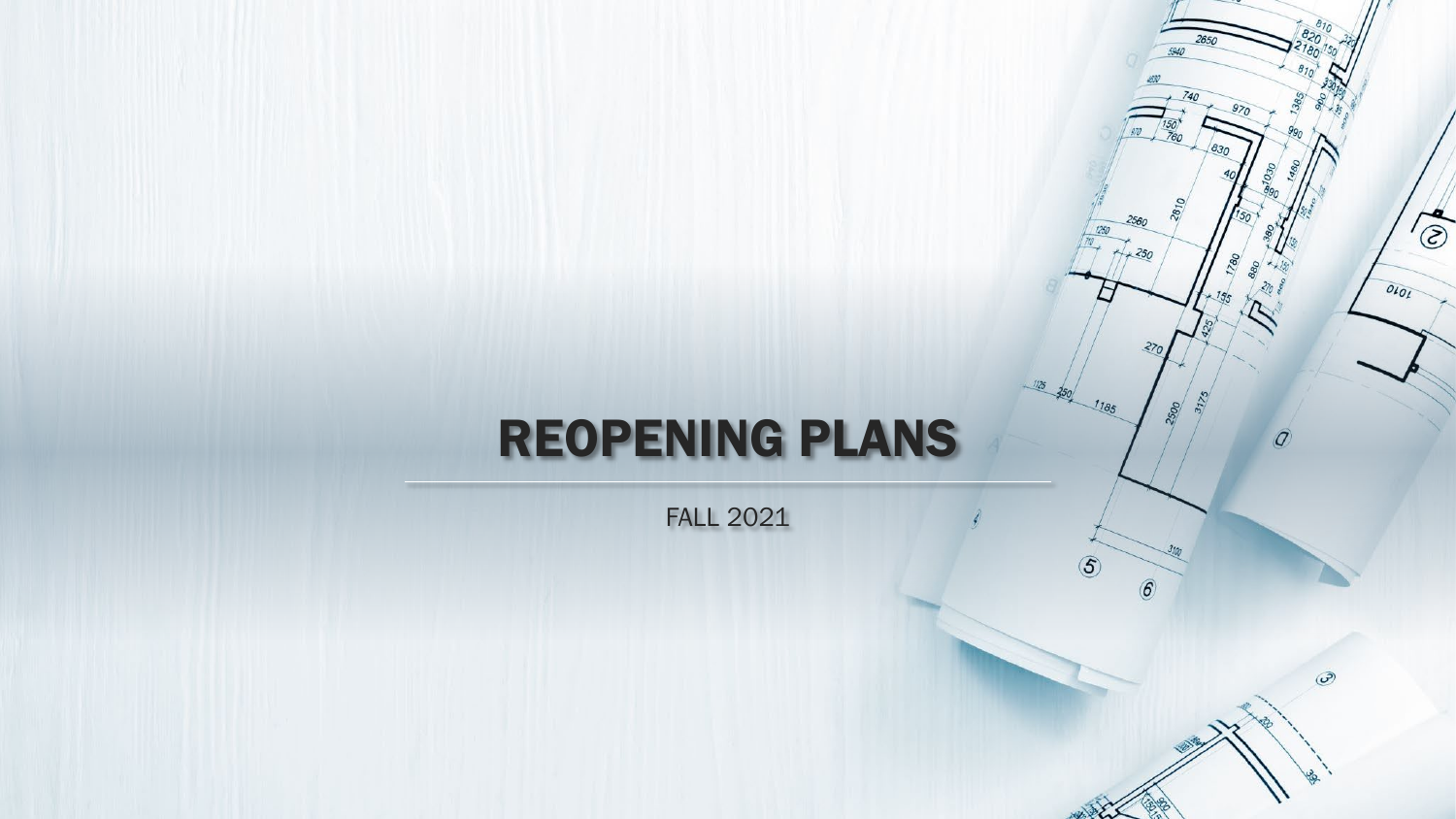## REOPENING GUIDANCE TO SCHOOLS

#### [CDC Guidance to Schools](https://www.cdc.gov/coronavirus/2019-ncov/community/schools-childcare/k-12-guidance.html) – Updated 8/5/21

- "Students benefit from in-person learning, and safely returning to in-person instruction in the fall 2021 is a priority."
- "Due to the circulating and highly contagious Delta variant, CDC recommends universal indoor masking by all students (age 2 and older), staff, teachers, and visitors to K-12 schools, regardless of vaccination status."
- "In addition to universal indoor masking, CDC recommends schools maintain at least 3 feet of physical distance between students within classrooms to reduce transmission risk."
- [NYS Education Department](http://www.nysed.gov/back-school/health-and-safety-guide-2021-2022-school-year)  Released 8/12/21
	- "Consistent and correct mask use is particularly important indoors and when physical distancing cannot be maintained and in areas of high transmission of COVID-19. When teachers, staff, and students (ages 2 years and older) consistently and correctly wear a mask, they protect others as well as themselves."
	- "The overall goals for the 2021-2022 school year are to keep students and staff healthy and safe, be responsive to student needs, and maximize in-person teaching and learning."
	- Schools are strongly encouraged to use COVID-19 screening testing for student athletes, students participating in extracurricular activities or other activities with elevated risk.'
- **[American Academy of Pediatrics](https://services.aap.org/en/pages/2019-novel-coronavirus-covid-19-infections/clinical-guidance/covid-19-planning-considerations-return-to-in-person-education-in-schools/)  Updated 7/18/21** 
	- "All students older than 2 years and all school staff should wear face masks at school (unless medical or developmental conditions prohibit use)"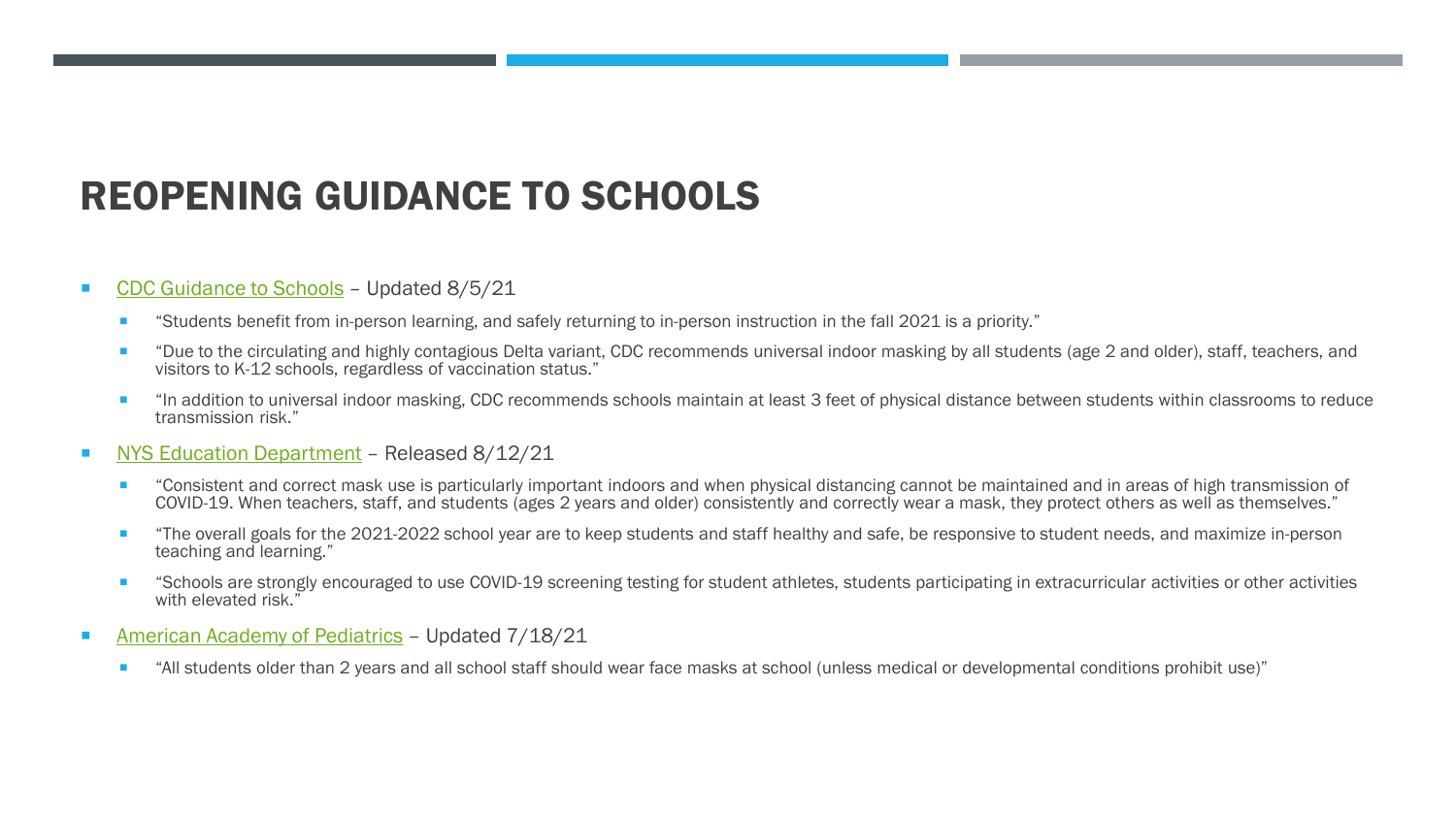## PROGRESSIVE RISK BALANCING 2020-21 SCHOOL YEAR



 Our approach has been to add back incrementally and evaluate each change in protocol to determine any increased incidence of COVID cases or elevated risk.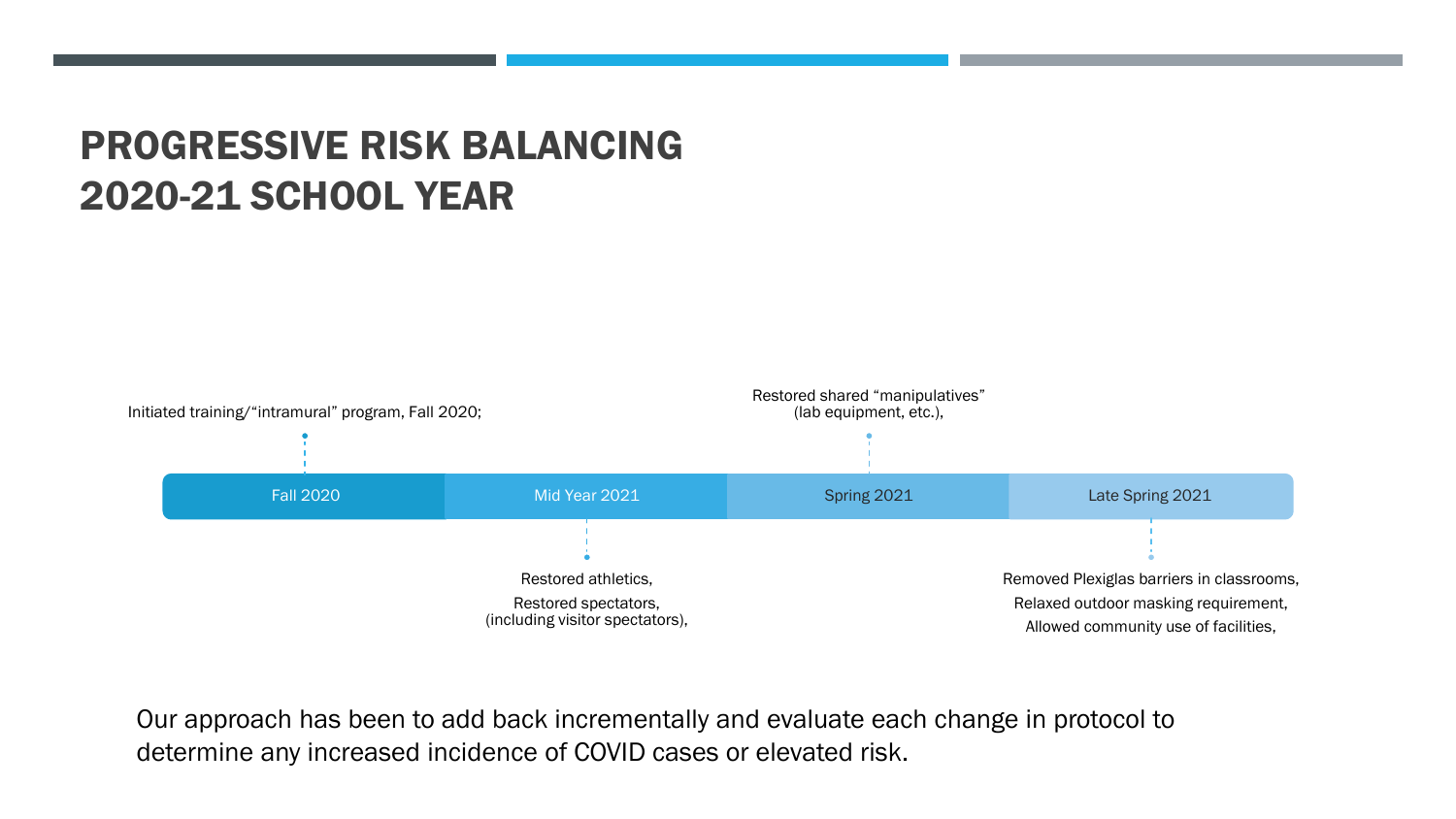## PROGRESSIVE RISK BALANCING 2021-22 SCHOOL YEAR



 The above represent significant changes that should be studied before any additional changes are contemplated.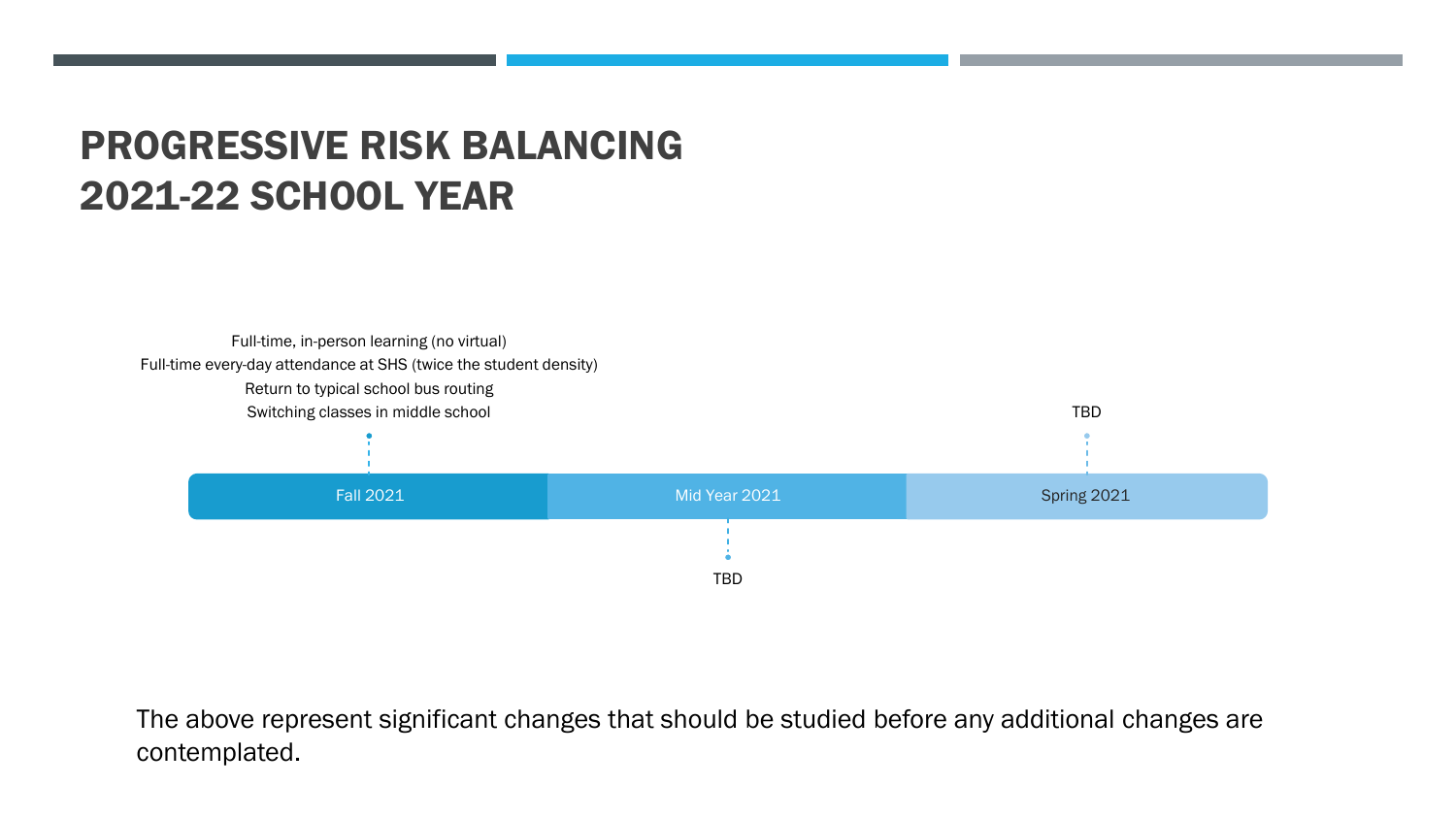### EFFECTIVENESS OF LAYERED MITIGATION **STRATEGIES**

- In the 3 preceding flu seasons, ranged from 108,882 cases to seasonal influenza rates have 157,989 cases;
- For the 2020-21 flu season, cases were under 5,000.
- Conclusion: mitigation effective

![](_page_7_Figure_4.jpeg)

**Positive Influenza Laboratory Results Reported to NYSDOH - By Season** 

[Graphic Source: https://www.health.ny.gov/diseases/communicable/influenza/surveillance/2020-](https://www.health.ny.gov/diseases/communicable/influenza/surveillance/2020-2021/flu_report_current_week.pdf) 2021/flu\_report\_current\_week.pdf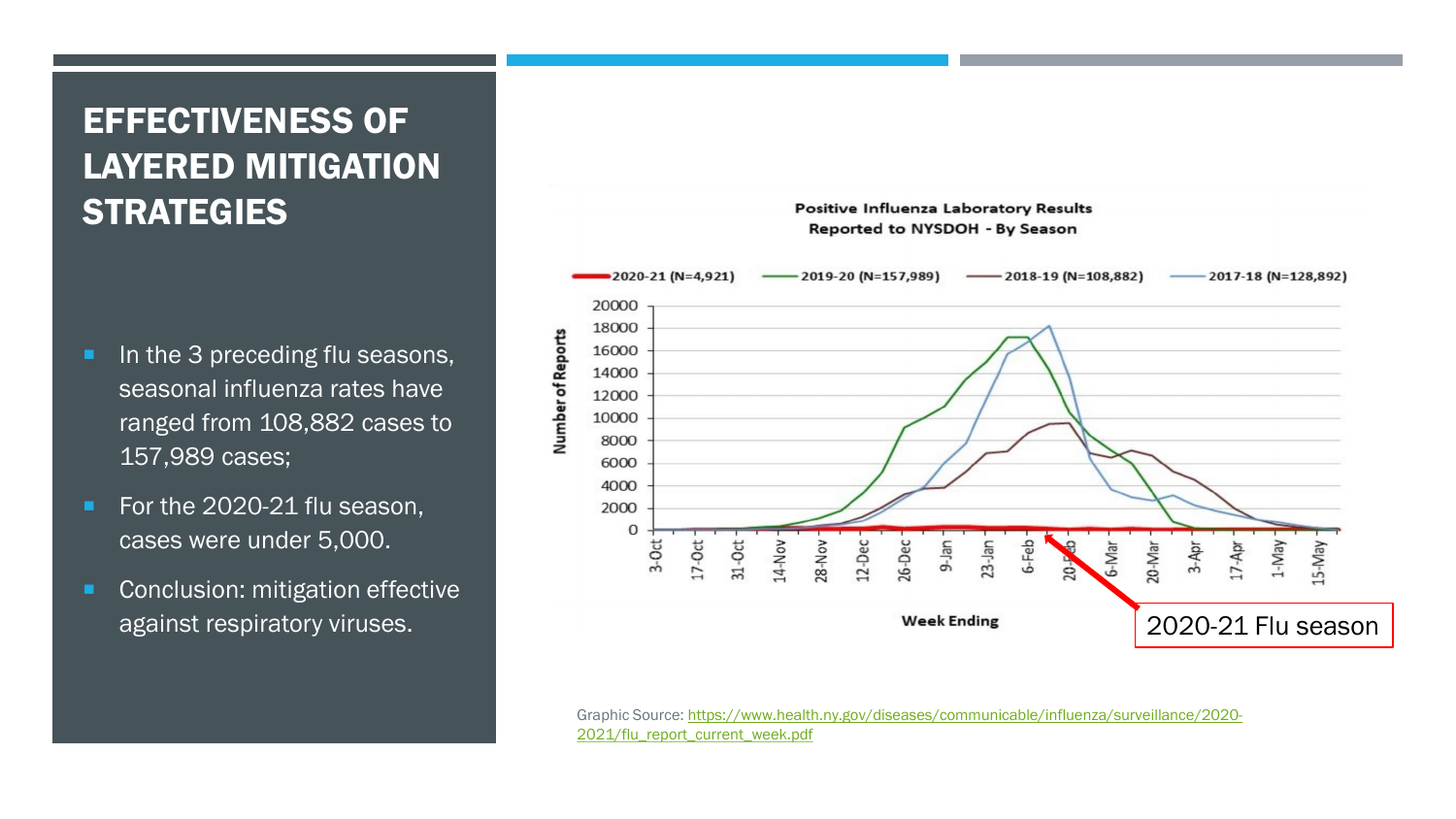## TRANSMISSIBILITY OF DELTA VARIANT

- **Can layered mitigation still** protect schools in 2021-22?
- 2009 Influenza Pandemic
	- R<sub>0</sub> = 1.7 [\(The Lancet](https://www.thelancet.com/pdfs/journals/laninf/PIIS1473-3099%2820%2930484-9.pdf))
- **Typical Seasonal Flu** 
	- R<sub>0</sub> =  $1.28$  (BMC Infectious Disease)

The number of **people** that **one sick person** will infect (on average) is called  $R_0$ . Here are the maximum  $R_0$  values for a few viruses.

![](_page_8_Figure_7.jpeg)

Source: The Lancet (1918 flu, SARS), University of Michigan School of Public Health (COVID-19, ebola, measles), Johns Hopkins University School of Public Health (chickenpox), Proceedings of the National Academy of Sciences (HIV), Tom Wenseleers at the University of Leuven (COVID-19 delta variant), Australian Government Department of Health (mumps)

Credit: Michaeleen Doucleff, Alyson Hurt and Adam Cole/NPR. Icon by Gerard Higgins/The Noun Project.

[Graphic Source: https://www.npr.org/sections/goatsandsoda/2021/08/11/1026190062/covid-delta-variant](https://www.npr.org/sections/goatsandsoda/2021/08/11/1026190062/covid-delta-variant-transmission-cdc-chickenpox?utm_medium=social&utm_term=nprnews&utm_source=twitter.com&utm_campaign=npr)transmission-cdc-chickenpox?utm\_medium=social&utm\_term=nprnews&utm\_source=twitter.com&utm\_campaign=npr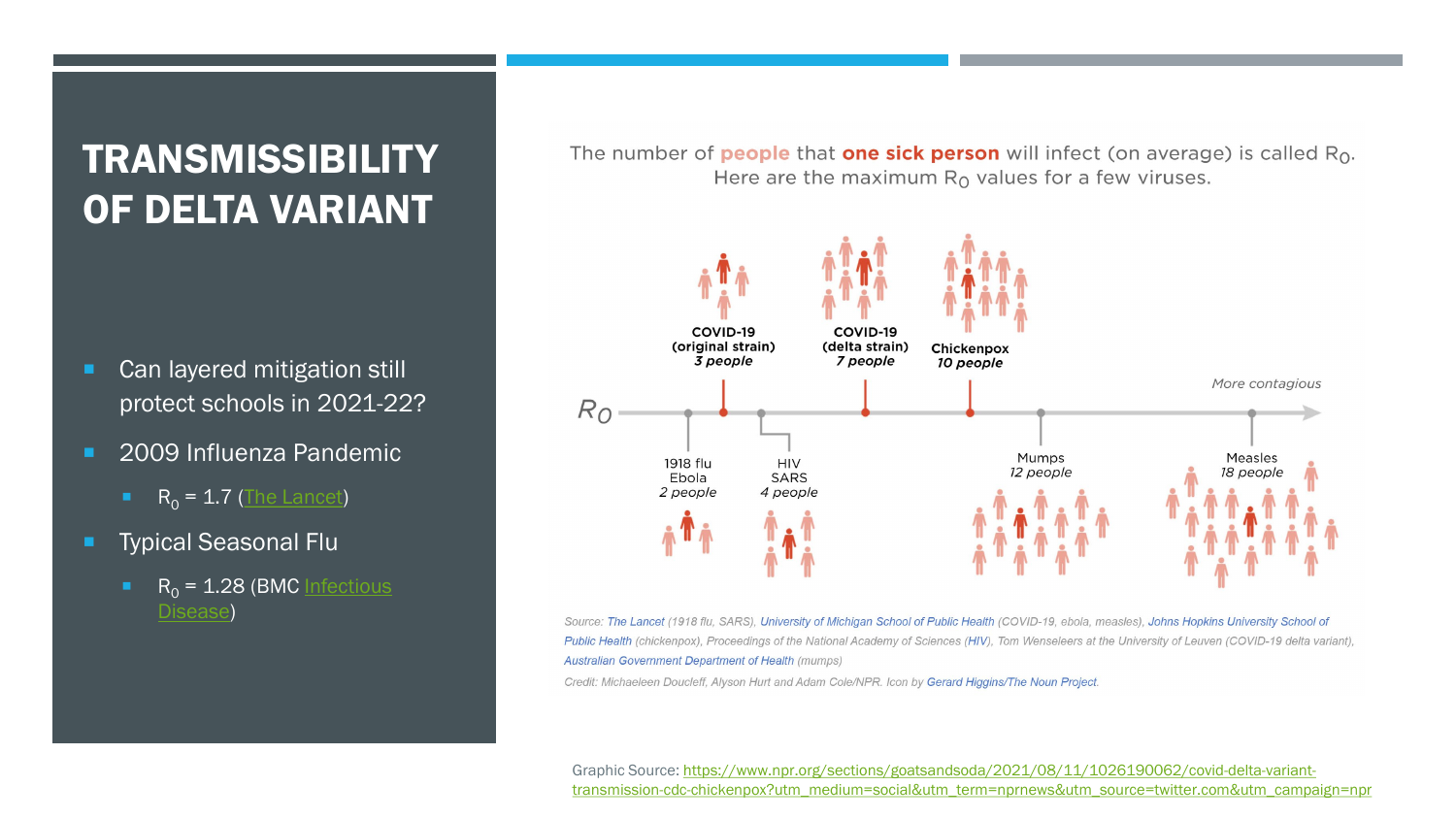#### LOCAL TRANSMISSION DATA

![](_page_9_Figure_1.jpeg)

Nassau vs. Syosset-Woodbury

![](_page_9_Figure_2.jpeg)

[CDC Guidance](https://www.cdc.gov/coronavirus/2019-ncov/community/schools-childcare/k-12-guidance.html): "Localities should [monitor](https://www.syossetschools.org/Page/871) community transmission, vaccination coverage, screening testing, and occurrence of outbreaks to guide decisions on the level of layered prevention strategies (e.g., physical distancing, screening testing)."

![](_page_9_Figure_4.jpeg)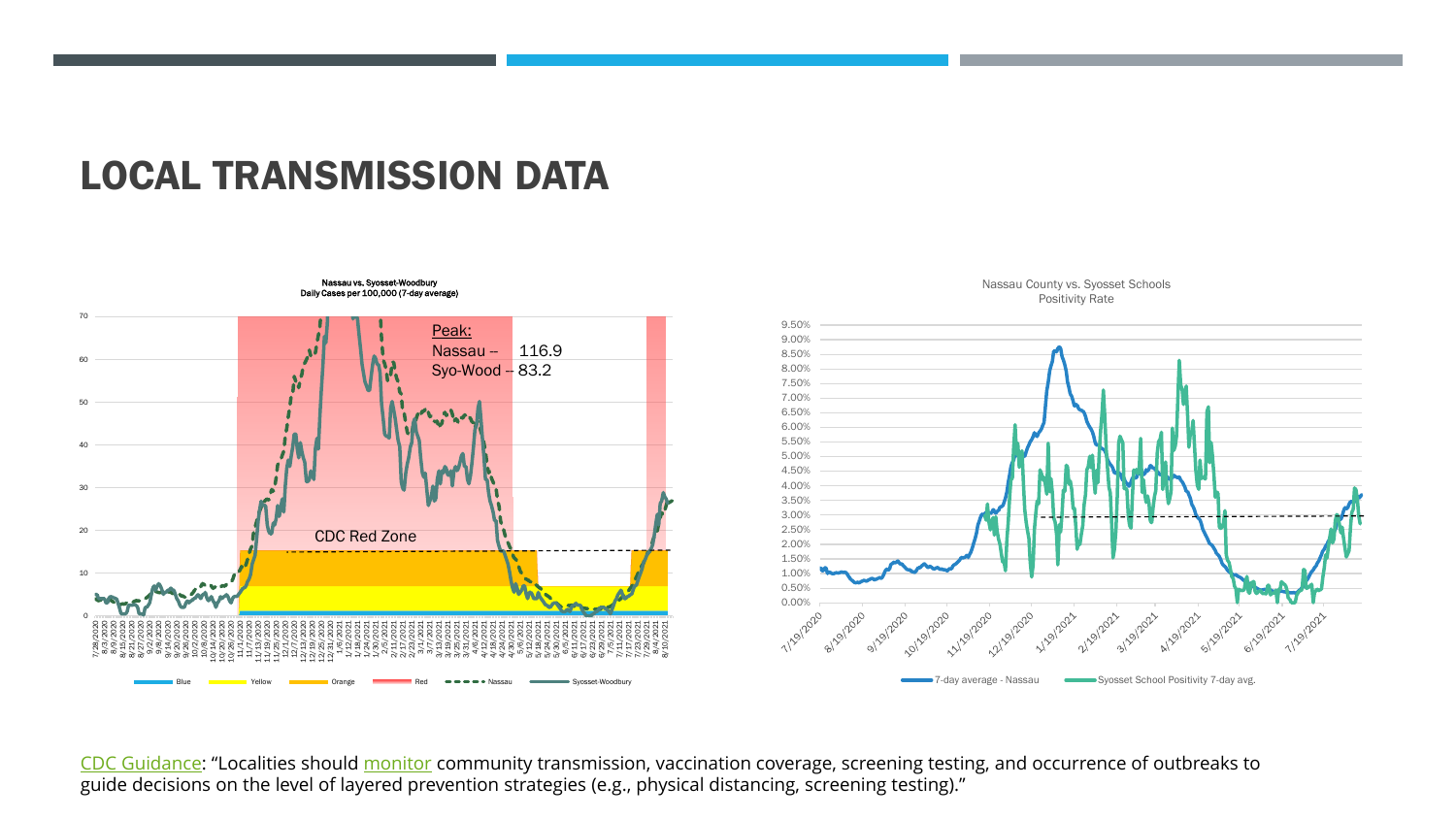## REOPENING COMPARISON – LAST YEAR/THIS YEAR

#### What Remains the Same

- Indoor mask requirement for all students K-12 and all employees
- **Physical distancing recommendations for adults (6 feet)**
- Management of students/staff with suspected and/or confirmed COVID-19 Cases (isolation rooms)
- Cleaning and Disinfecting Protocols
- Contact Tracing/Quarantining
	- No quarantining for vaccinated individuals with close contact
	- 10-day quarantine for unvaccinated persons
- **Weekly testing for unvaccinated student athletes in high-risk** sports
- Daily temperature screening
- No vaccination mandate for staff or students

#### What is New

- Full-time, in-person learning (no virtual)
- Full-time, every-day attendance at SHS
- Physical distancing for students (3 feet)
- **Contact tracing for students** 
	- Reduced from 6 feet to 3 feet for students but only if all are masked
- Normal school bus seating/routing
	- Masks and ventilation still required
- Athletics teams have normal seasons
- No daily attestation forms
- 9-period day at middle school, students switch classes/rooms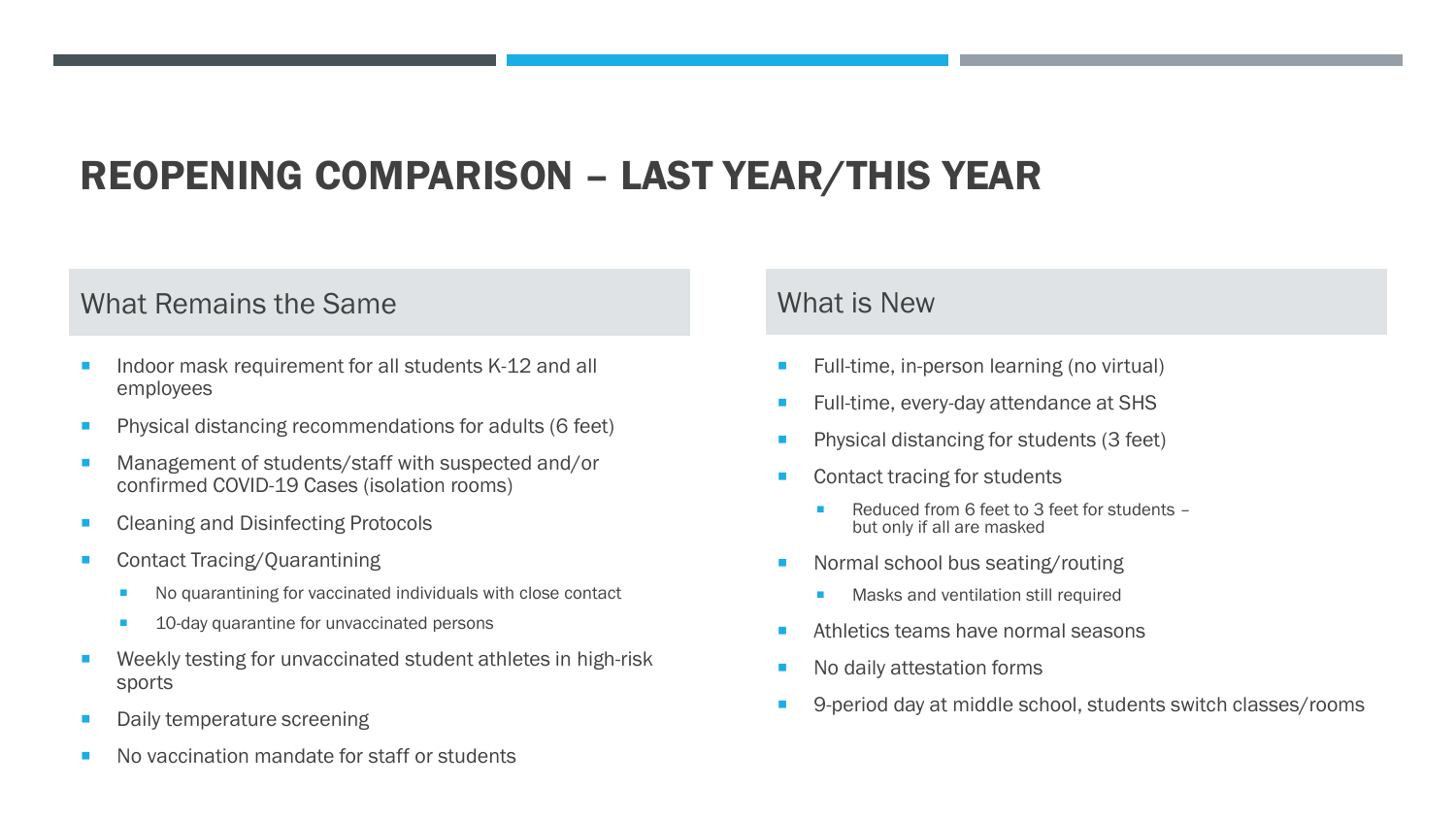## REOPENING COMPARISON – LAST YEAR/THIS YEAR – MORE…

#### What Remains the Same

- Mask breaks;
- **Cleaning protocols;**
- **HEPA and MERV-13 filters in every air handling unit** that can accommodate;
- **Portable handwashing stations;**
- School contact tracing teams;
- **Outdoor classes and tents;**
- **Plan to pivot to virtual in the event of an outbreak.**

#### What is New

- DOAS ventilation system in secondary schools goes on-line at end of September.
- New Chromebooks, as part of a replacement cycle for older, slower models.
- **More cafeteria use during mealtimes.**